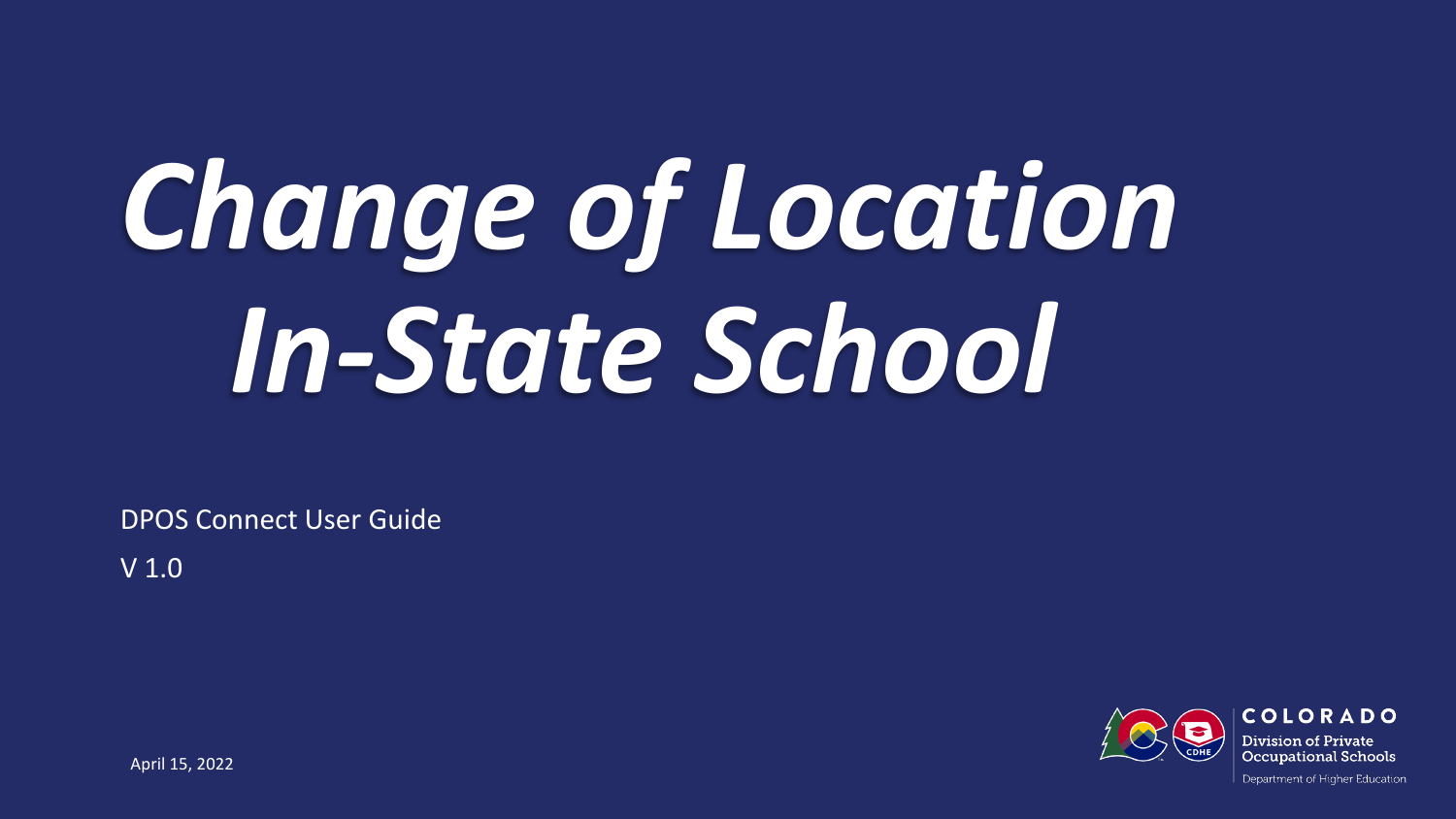# FAQ's

*Q. When am I required to submit this form? A. Within 30 days before the relocation date* 

- *Q. Will I need a site visit from DPOS?*
- *A. Yes*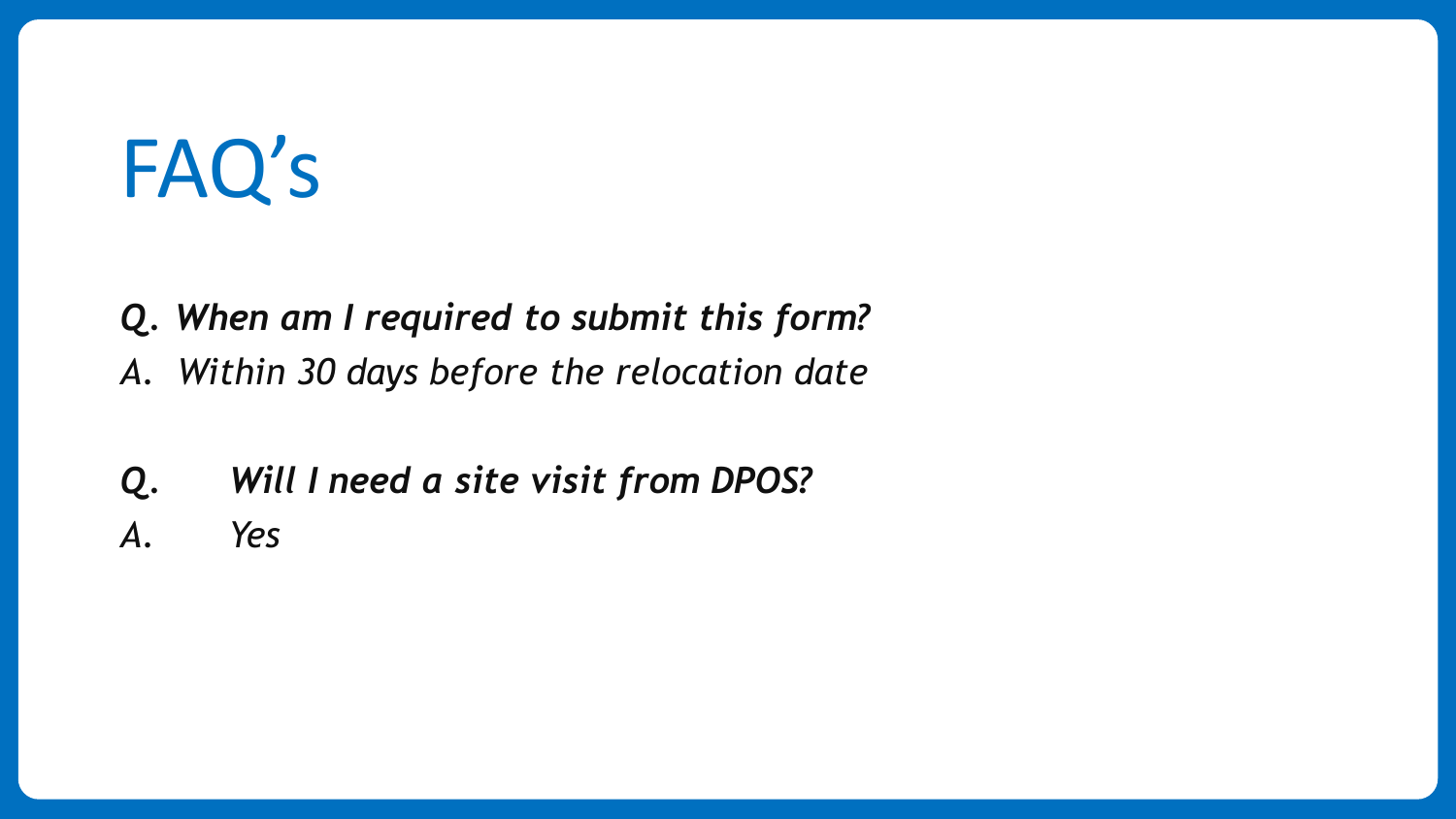# Documents you will need to upload:

Updated documents using the new address:

- 1. Catalog/Completed Catalog checklist from DPOS Connect website
- 2. Enrollment agreement/Completed Enrollment agreement checklist from DPOS Connect website
- 3. Current advertising
- 4. Completed bond form from DPOS Connect website
- 5. Lease for new location
- 6. Articles of Incorporation
- 7. Safety Inspection Report for new location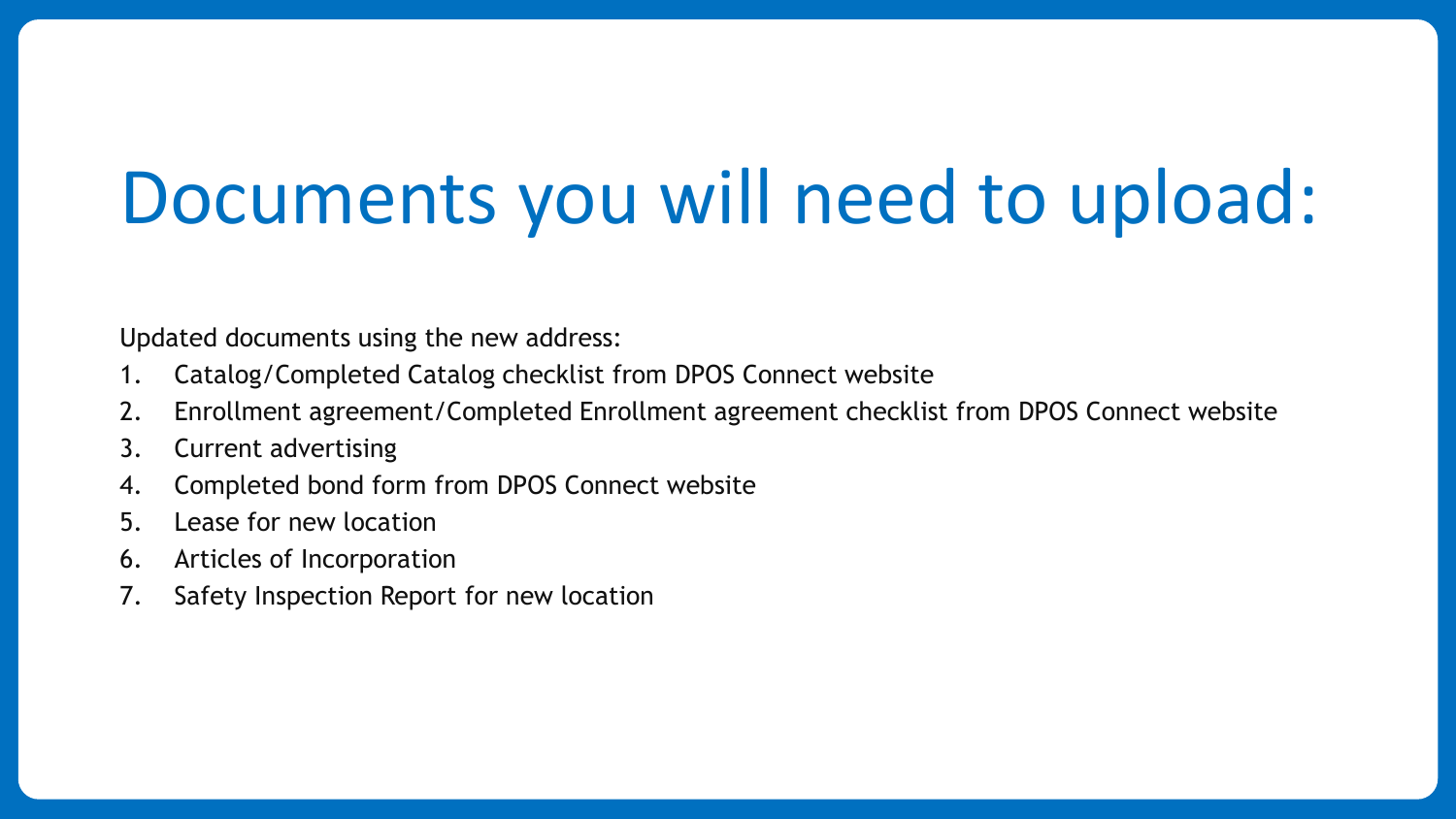# To Begin Application

#### **Step One: Click on the Tab** Click **Applications/Forms** tab at the top of the DPOS school details page.

#### **Step Two: Click Button** Click **Change of Name/Location** on the list of Applications/Forms to start.

| <b>DPOS SCHOOL</b>                                                             |                                                           |                        |               |                 |                    |                   |
|--------------------------------------------------------------------------------|-----------------------------------------------------------|------------------------|---------------|-----------------|--------------------|-------------------|
| <b>L</b> DPOS School Details                                                   |                                                           |                        |               |                 |                    |                   |
| <b>STATUS</b><br><b>APPLICATIONS/FORMS</b>                                     |                                                           |                        |               |                 |                    |                   |
| <b>AGENT PERMIT APPLICATION</b>                                                |                                                           |                        |               |                 |                    |                   |
| <b>CHANGE OF OWNERSHIP NOTIFICATION</b>                                        |                                                           |                        |               |                 |                    |                   |
| CONTACTS (DIRECTOR, DESIGNATED AGENT, ETC.)                                    |                                                           |                        |               |                 |                    |                   |
| <b>NEW INSTRUCTOR</b>                                                          |                                                           |                        |               |                 |                    |                   |
| <b>TEMPORARY OFFSITE OFFERING</b>                                              |                                                           |                        |               |                 |                    |                   |
| <b>NOTIFICATION OF SCHOOL CLOSURE</b>                                          |                                                           |                        |               |                 |                    |                   |
| <b>CHANGE OF NAME/LOCATION</b><br><b>CORAM/STAND ALCA</b><br><b>NEW SURETY</b> | CATALOG/ENROLLMENT AGREEMENT NEW VERSION<br><b>COURSE</b> |                        |               |                 |                    |                   |
| <b>GO BACK TO WELCOME PAGE</b>                                                 |                                                           |                        |               |                 |                    |                   |
| Dashboard                                                                      |                                                           |                        |               |                 |                    |                   |
| <b>DETAILS</b><br><b>SURETY</b>                                                | <b>SCHOOL DOCUMENTS</b>                                   | <b>SCHOOL CONTACTS</b> | <b>AGENTS</b> | <b>PROGRAMS</b> | <b>INSTRUCTORS</b> | <b>ANNUAL FIL</b> |
| All School Documents<br>⊞<br>Query excludes Surety Files in this table         |                                                           |                        |               |                 |                    |                   |
| Query excludes Surety Files in this table                                      | School Documents Under DPOS Review Or Denied              |                        |               |                 |                    |                   |
|                                                                                |                                                           |                        |               |                 |                    |                   |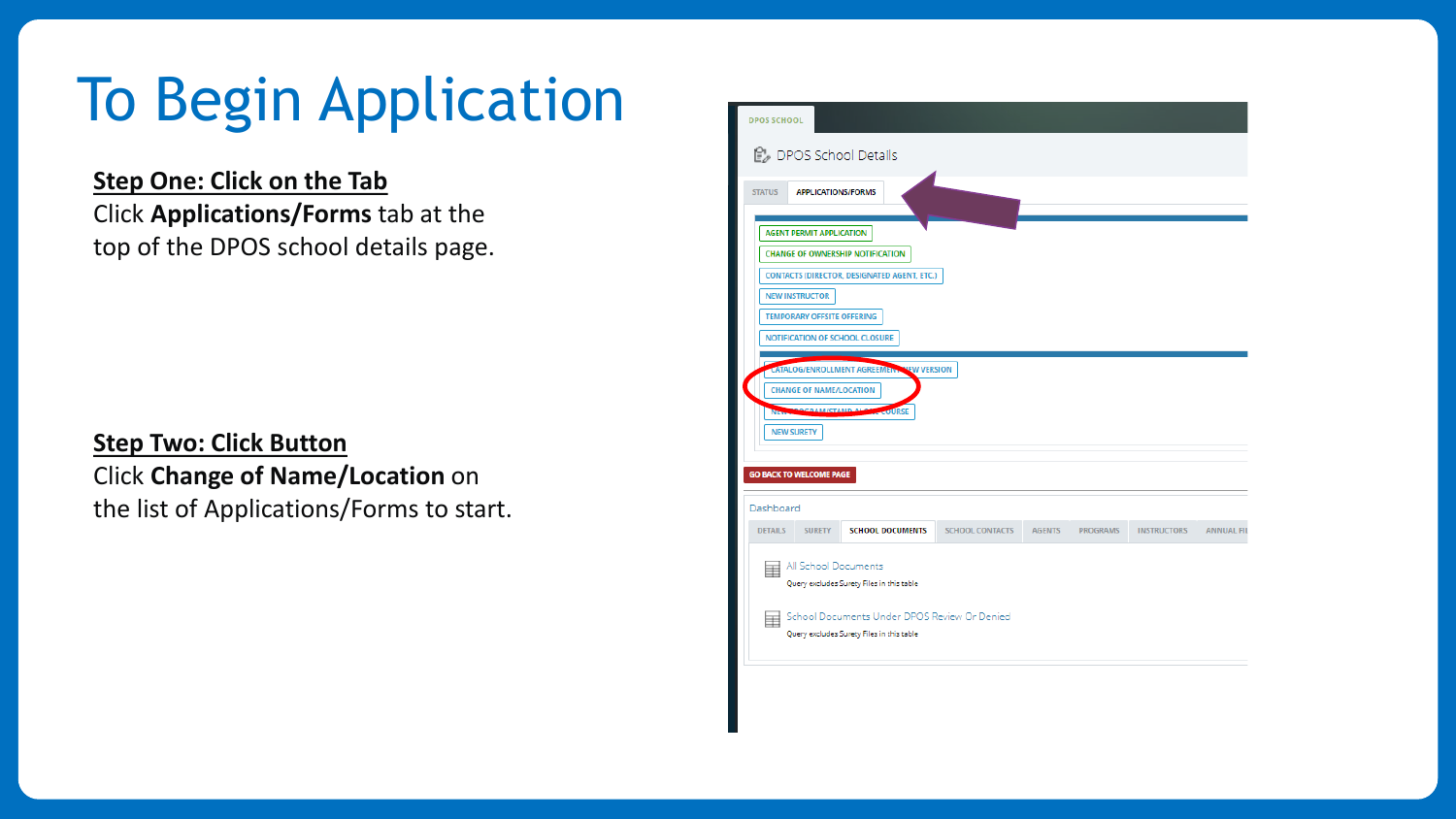# Fill Out Application

#### **Step Three: Choose Application**

Click the box to choose which option to change (you may select both options). These instructions are for the change of location form.

#### **Step Four: Enter NEW Physical Location**

Enter the NEW physical location information. Click the calendar icon to choose the date the school will resume operations.

#### **Step Five: Enrollment**

Enter the enrollment information.

| <b>DPOS SCHOOL</b>           |                                                                                                                                                                       |
|------------------------------|-----------------------------------------------------------------------------------------------------------------------------------------------------------------------|
|                              | New DPOS Change Form                                                                                                                                                  |
|                              | Change Form Status Unsubmitted to DPOS Change Form System ID<br><b>Step Three</b><br>What are you changing? (you may select more than 1)* $\Box$ Location $\Box$ Name |
| Form Type                    |                                                                                                                                                                       |
| School's State Type In State |                                                                                                                                                                       |
| <b>Change Location</b>       |                                                                                                                                                                       |
|                              | <b>Current Physical Address</b>                                                                                                                                       |
|                              | Will move our school to: New Physical Location                                                                                                                        |
| <b>Location Instructions</b> |                                                                                                                                                                       |
| page.                        | Please fill out your new physical location. Once the form is approved, you can update the mailing address information on your school's profile                        |
|                              | Note: If you are/plan to be part of Colorado's ETPL process, this new physical address will be your defaulted main location in the ETPL process.                      |
| Address1*                    |                                                                                                                                                                       |
| Address <sub>2</sub>         |                                                                                                                                                                       |
| City*                        | <b>Step Four</b>                                                                                                                                                      |
| State*                       | CO                                                                                                                                                                    |
| Zip*                         |                                                                                                                                                                       |
|                              | 鼠<br>鼦<br>The school will resume operations on*                                                                                                                       |
|                              | <b>Step Five</b><br>Present enrollment (number):*                                                                                                                     |
|                              | Number of students who will not transfer:*                                                                                                                            |
|                              |                                                                                                                                                                       |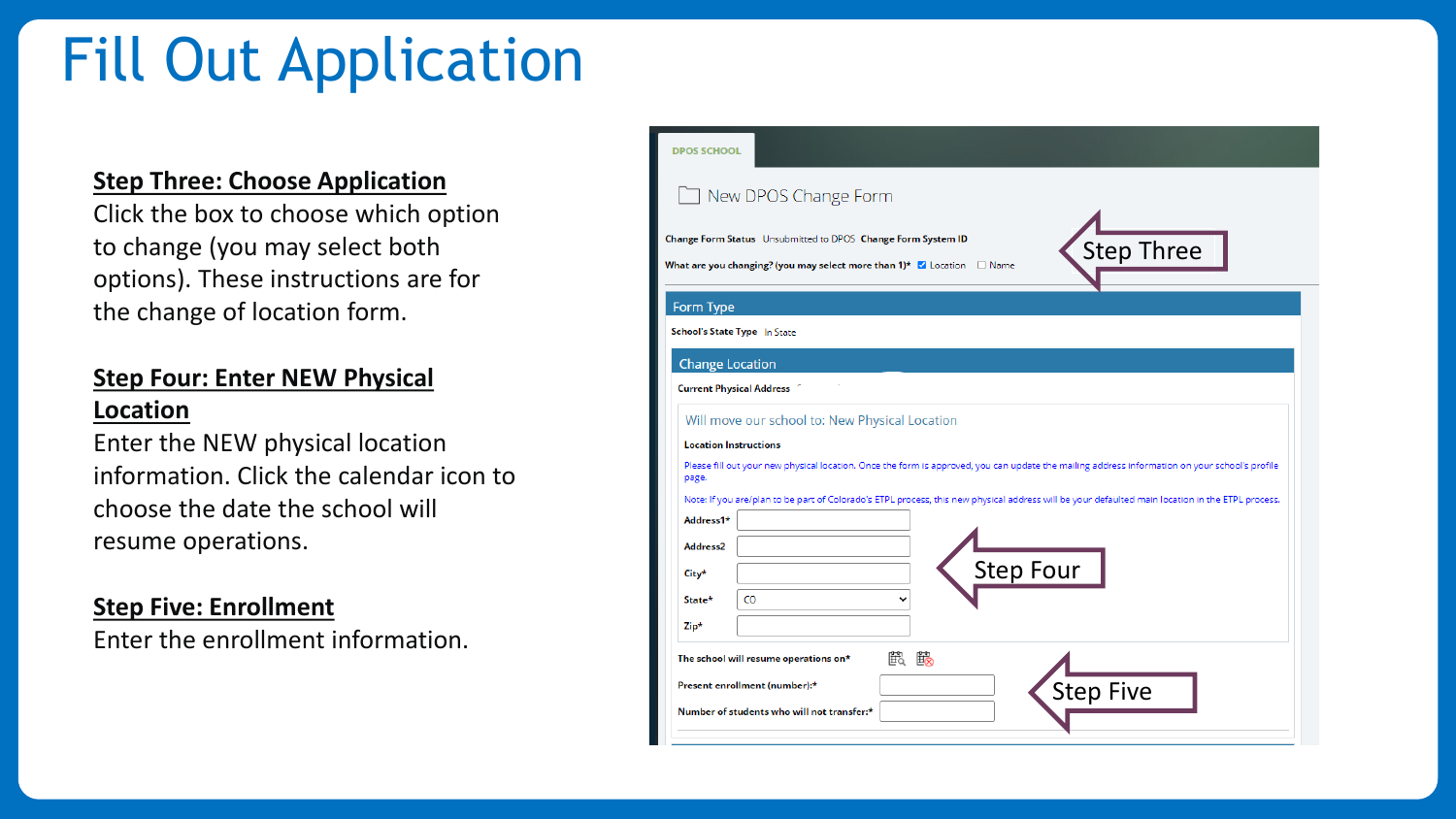### Attachments and Surety

#### **Step Six: Upload Attachments**

Click **Choose File** to upload each of the required attachments with the NEW location address.

#### **Step Seven: Start Surety**

Click **Start Surety Requirement** to upload surety information.

#### **Step Eight: Upload Surety Information**

At least one surety document with the new address must be uploaded. Check the correct box for the surety description type. If you choose Original, continue to Step Nine. If you choose Rider or Continuation Certificate, skip to Step Thirteen.

| Safety Inspection report for New Location* | Choose File No file chosen   |          |  |
|--------------------------------------------|------------------------------|----------|--|
| Catalog*                                   | Choose File No file chosen   |          |  |
| <b>Enrollment Agreement*</b>               | Choose File No file chosen   | Step Six |  |
| <b>Enrollment Agreement Checklist*</b>     | Choose File No file chosen   |          |  |
| Catalog Checklist*                         | Choose File No file chosen   |          |  |
| Lease*                                     | Choose File No file chosen   |          |  |
| Articles of Incorporation*                 | Choose File No file chosen   |          |  |
| <b>Current Advertising*</b>                | Choose File   No file chosen |          |  |
| START SURETY REQUIREMENT                   | Step Seven                   |          |  |

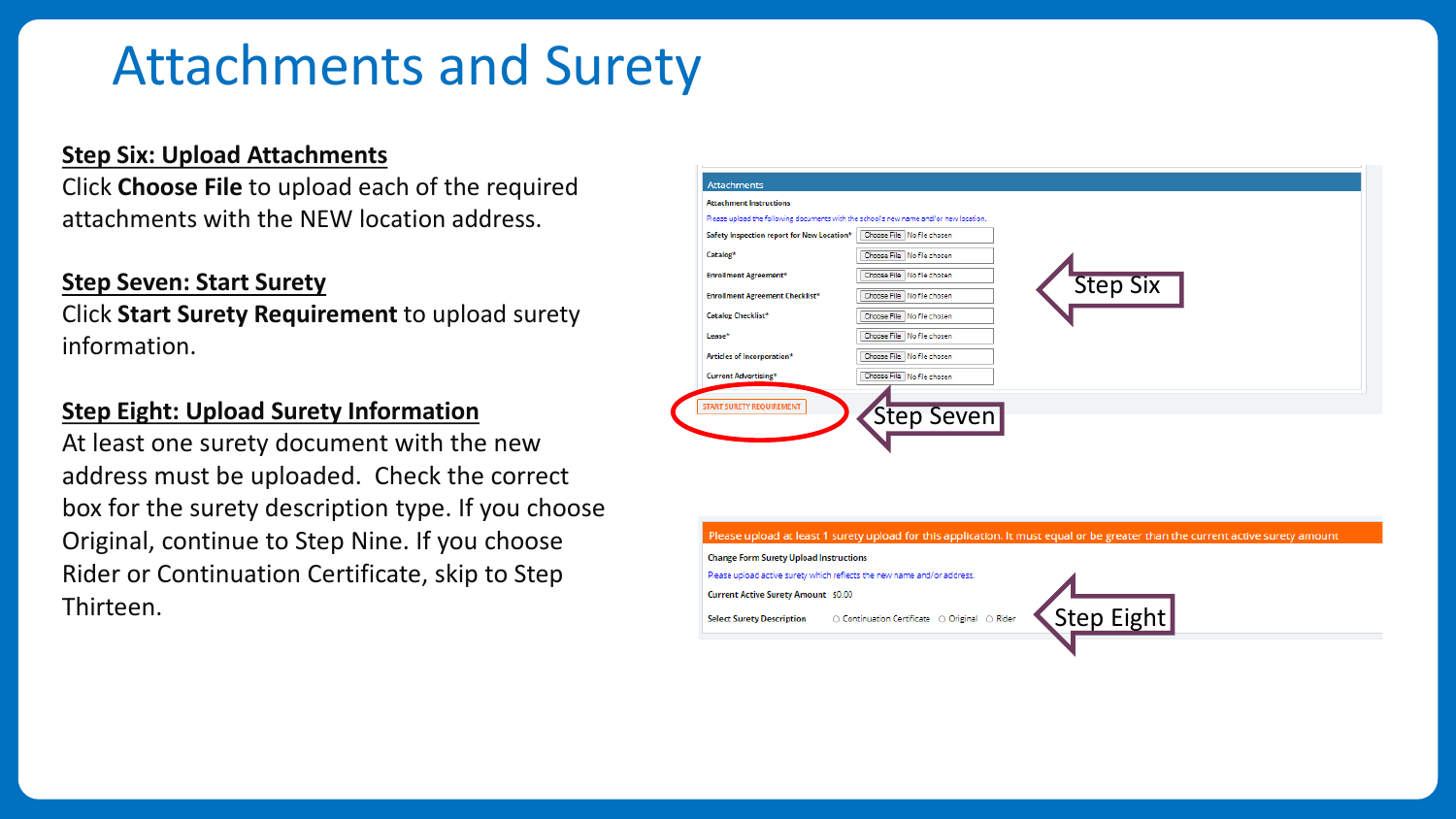# Original Surety

#### **Step Nine: Surety Amount and Type**

Enter the amount of surety. Click the calendar icon to select the effective and expiration/maturity dates of the surety document.

#### **Step Ten:Upload Surety**

Click **Choose File** to upload the original surety document with the NEW school address. Click the circle next to the type of surety obtained for the school.

#### **Step Eleven: Enter Surety Information**

Enter the account number of the surety, select the surety holder from the dropdown menu, and enter the phone number of the surety company.

#### **Step Twelve: Upload Surety to Application**

Click **Upload Surety to Application** to attach the surety to the application. Skip to Step Fifteen to finish application.

| <b>Enter Surety Amount*</b>         |                                              |                    |
|-------------------------------------|----------------------------------------------|--------------------|
| Select Effective Date*              | <b>Step Nine</b>                             |                    |
| Select Expiration/Maturity Date*    |                                              |                    |
|                                     |                                              |                    |
| <b>Surety Document</b>              | Choose File No file chosen                   |                    |
| Select Surety Type*                 | ○ Bond                                       |                    |
|                                     | Step Ten<br>$\circ$ CD                       |                    |
|                                     | ○ Contract with private entity (Rule IV.E.7) |                    |
|                                     | O Irrevocable Letter of Credit               |                    |
|                                     | ○ Savings Account                            |                    |
| <b>Enter Surety Account Number*</b> |                                              |                    |
| Select Surety Holder*               | Select DPOS Surety Holder<br>v               | <b>Step Eleven</b> |
|                                     |                                              |                    |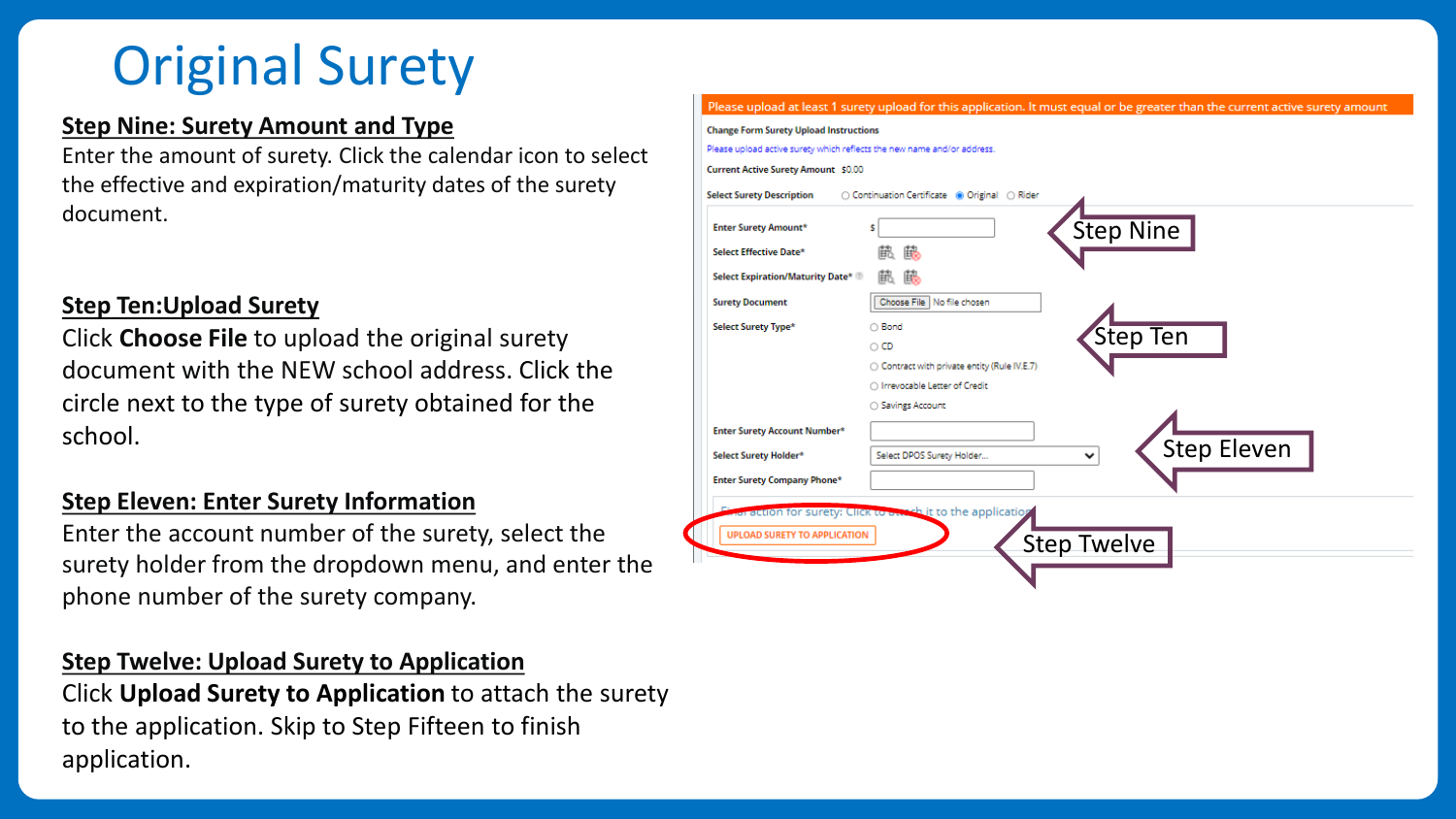### Rider or Continuation **Certificate**

#### **Step Thirteen: Rider or Continuation Certificate**

Enter the amount of surety. Click the calendar icon to select the effective and expiration/maturity dates of the surety document. Click **Choose File** to upload the surety document with the NEW school address.

| <b>Select Surety Description</b> | $\circledR$ Continuation Certificate $\circlearrowright$ Original $\circlearrowright$ Rider |                      |
|----------------------------------|---------------------------------------------------------------------------------------------|----------------------|
| <b>Enter Surety Amount*</b>      |                                                                                             |                      |
| Select Effective Date*           | 職<br>邯                                                                                      |                      |
| Select Expiration/Maturity Date* | 瞕                                                                                           |                      |
| <b>Surety Document</b>           | Choose File   No file chosen                                                                | <b>Step Thirteen</b> |
|                                  |                                                                                             |                      |

#### **Step Fourteen: Select Main Surety Record**

Select the box next to the surety record that the rider is associated with. Click **Confirm Surety Record For The Rider** to attach the rider to the original surety record.

| Select which surety record it is associated with                                                                                                      |  |  |
|-------------------------------------------------------------------------------------------------------------------------------------------------------|--|--|
| <b>Surety Rider/Continuation Certificate Instructions</b>                                                                                             |  |  |
| Please select the checkbox next to the surety record that the rider is associated with & then click the "confirm surety record" button.               |  |  |
| Each time you select a checkbox and click the button, it will override any value that is already picked in the "Selected Surety Record for the Rider" |  |  |
| When DPOS approves this form, the database will update the surety record with the new rider details.                                                  |  |  |
| Select Surety Record .                                                                                                                                |  |  |
| Empty.                                                                                                                                                |  |  |
| Selected Surety Record ID#                                                                                                                            |  |  |
| Click to attach surety to the application                                                                                                             |  |  |
| Step Fourteen<br><b>CONFIRM SURETY RECORD</b>                                                                                                         |  |  |
|                                                                                                                                                       |  |  |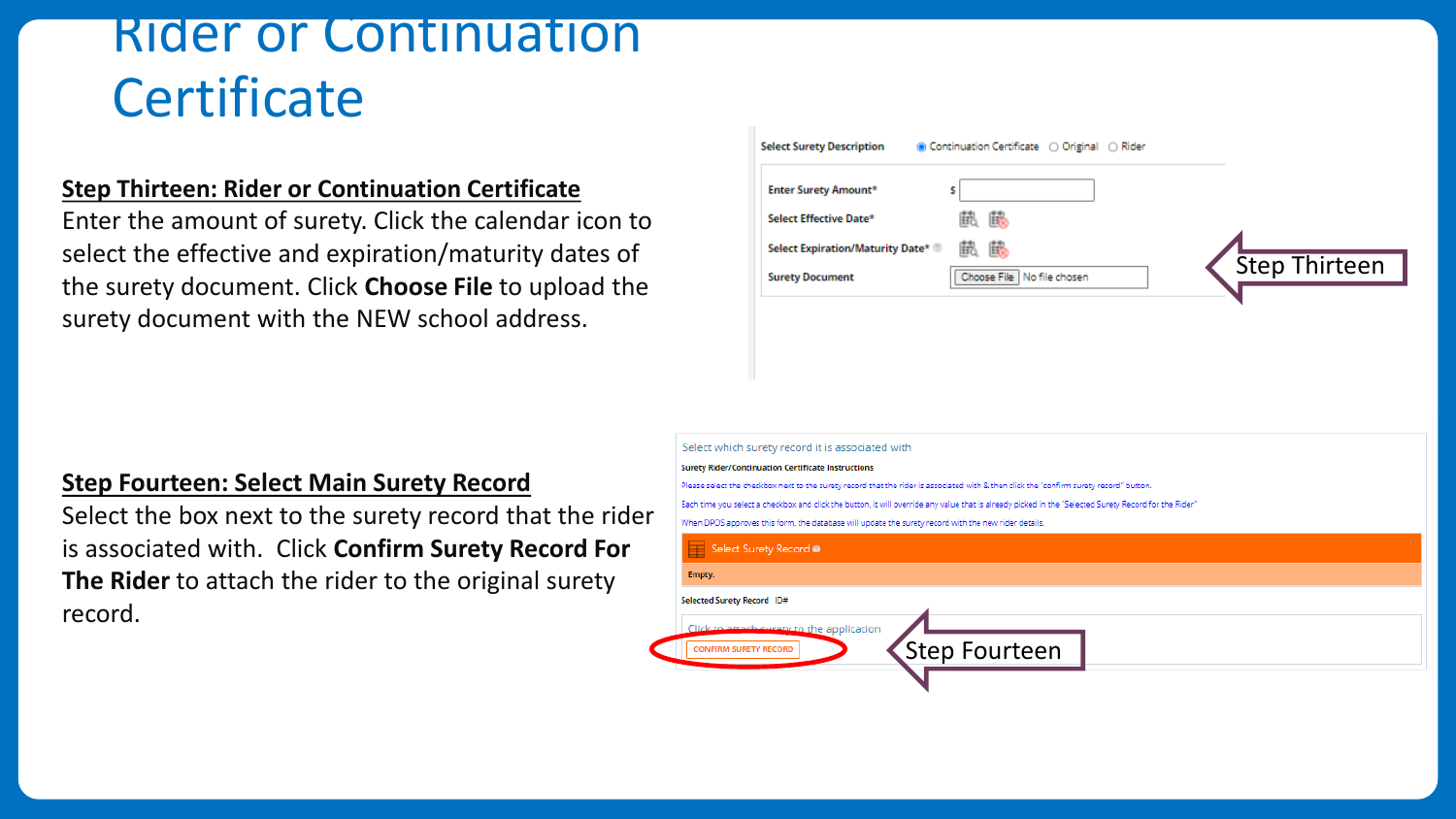# Verify Surety and Sign Form

#### **Step Fifteen: Verify Surety**

A new section will pop up after confirming the surety. This table will contain the details of the surety being submitted for DPOS to review.

| Surety Uploads for DPOS to review for this application                   |
|--------------------------------------------------------------------------|
| Empty.                                                                   |
| <b>DELETE</b>                                                            |
| <b>SUBMIT TO DPOS</b><br><b>CANCEL &amp; DELETE FORM--&gt;CAN'T UNDO</b> |

#### **Step Sixteen: Attestation**

Enter the name and title of the person submitting the form. Click **Sign** use the mouse to complete the signature in the pop-up window.

#### **Attestation**

#### Information for school after submitting form

By clicking the "Submit" button below, your form will be submitted. If this change form involves changing a location, then a DPOS on-site visit is required to determine if this application is approved or denied

#### **Location Change Certification**

I hereby certify that students were informed of the move. Those students who informed the school of their intention to withdraw because of inconvenience were refunded tuition on a pr of the move and the school has complied with all requirements